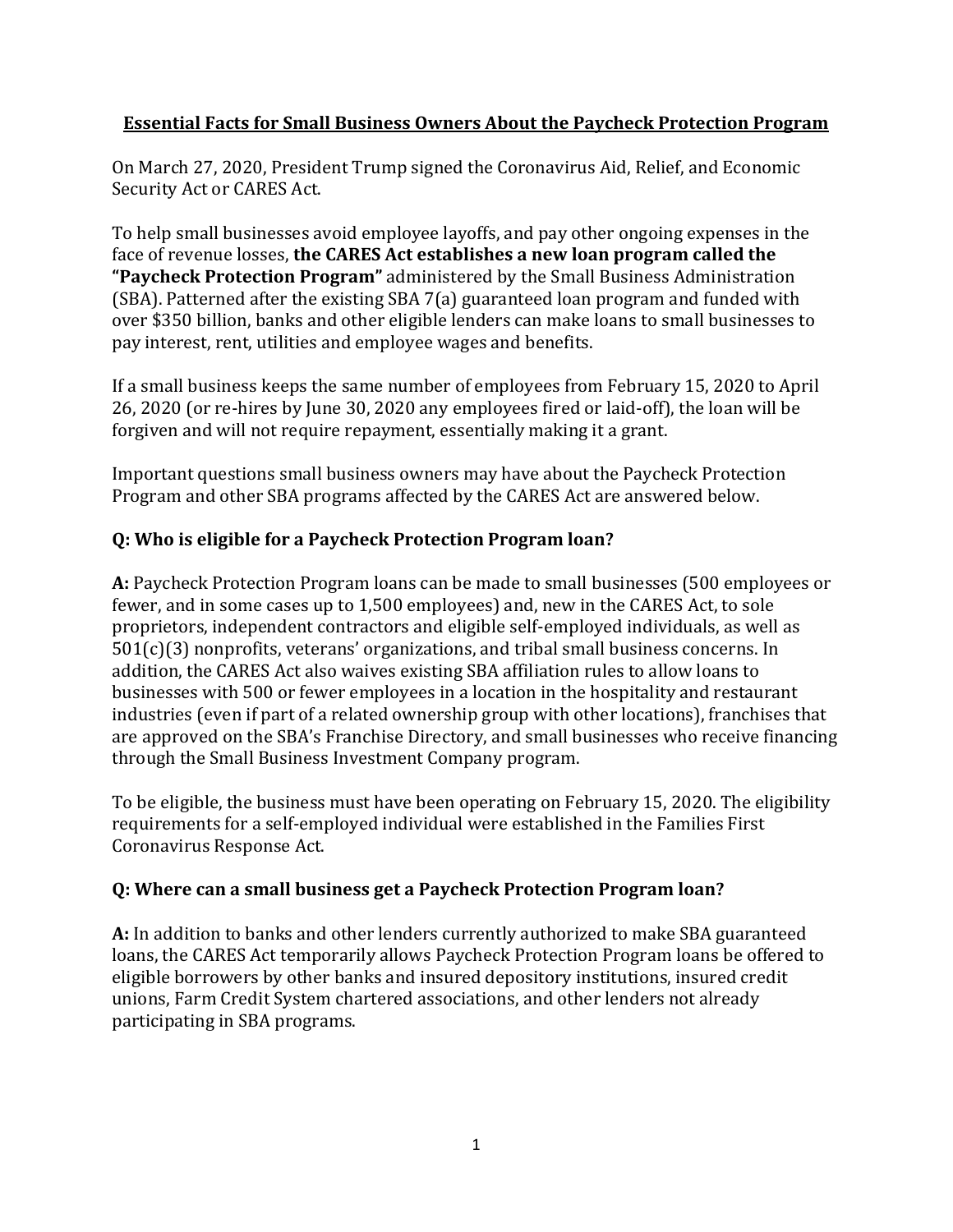#### **Q: What are permitted uses for the loan proceeds?**

**A:** Funds from a Paycheck Protection Program loan may be used for payroll costs; health benefits payments; employee salaries, commissions or similar compensation; rent or lease payments; utilities; interest on existing mortgage obligations and interest on other loan obligations in existence prior to February 15, 2020.

In addition, loan proceeds may be used to refinance an Economic Injury Disaster Loan issued by SBA to the borrower on or after January 31, 2020.

### **Q: What's the maximum loan amount?**

**A:** The maximum loan amount for the small business or another eligible borrower receiving a Paycheck Protection Program loan is 2.5 multiplied by the average total monthly payments by the applicant for payroll costs during the 12 months before the date the loan is made, but not more than \$10 million. Special rules apply to seasonal businesses, or businesses started within the last year (but a new business must have been operating on February 15, 2020.) For the maximum loan calculation, "payroll costs" include total payments made in the form of salary, wage, other compensation, cash tips, vacation, medical and sick leave, payments to continue group health benefits, and amounts paid on state and local payroll taxes on such compensation.

However, for any employee salary, or compensation to an independent contractor or sole proprietor, greater than \$100,000 annually, the portion of the wages or compensation greater than \$100,000 on annualized basis is not included. In addition, if the borrower was issued an Economic Injury Disaster Loan (EID Loan) by SBA on or after January 31, 2020, the maximum loan amount calculated as described above is increased by the outstanding balance of the EID Loan.

### **Q: How many loans can I take out under this program?**

**A:** Only one. This means that if you apply for a Paycheck Protection Program loan, you should consider applying for the maximum amount.

### **Q: What are the loan forgiveness terms?**

**A:** The principle objective of the Paycheck Protection Program is to allow small businesses and other eligible borrowers to continue to pay employees. To encourage that, the principal amount of the loan will be "forgiven" (i.e., not required to be paid back) if the small business or other borrower maintains the number of employees and the amount paid to employees between February 15, 2020, and April 26, 2020 (see below if employees have been laid off or reduced in pay).

The amount of the loan principal that will be forgiven will be equal to the total amounts during the 8-week period starting when the loan is made (covered period) of payroll costs actually paid, payments of covered rent obligations; covered utility payments; interest paid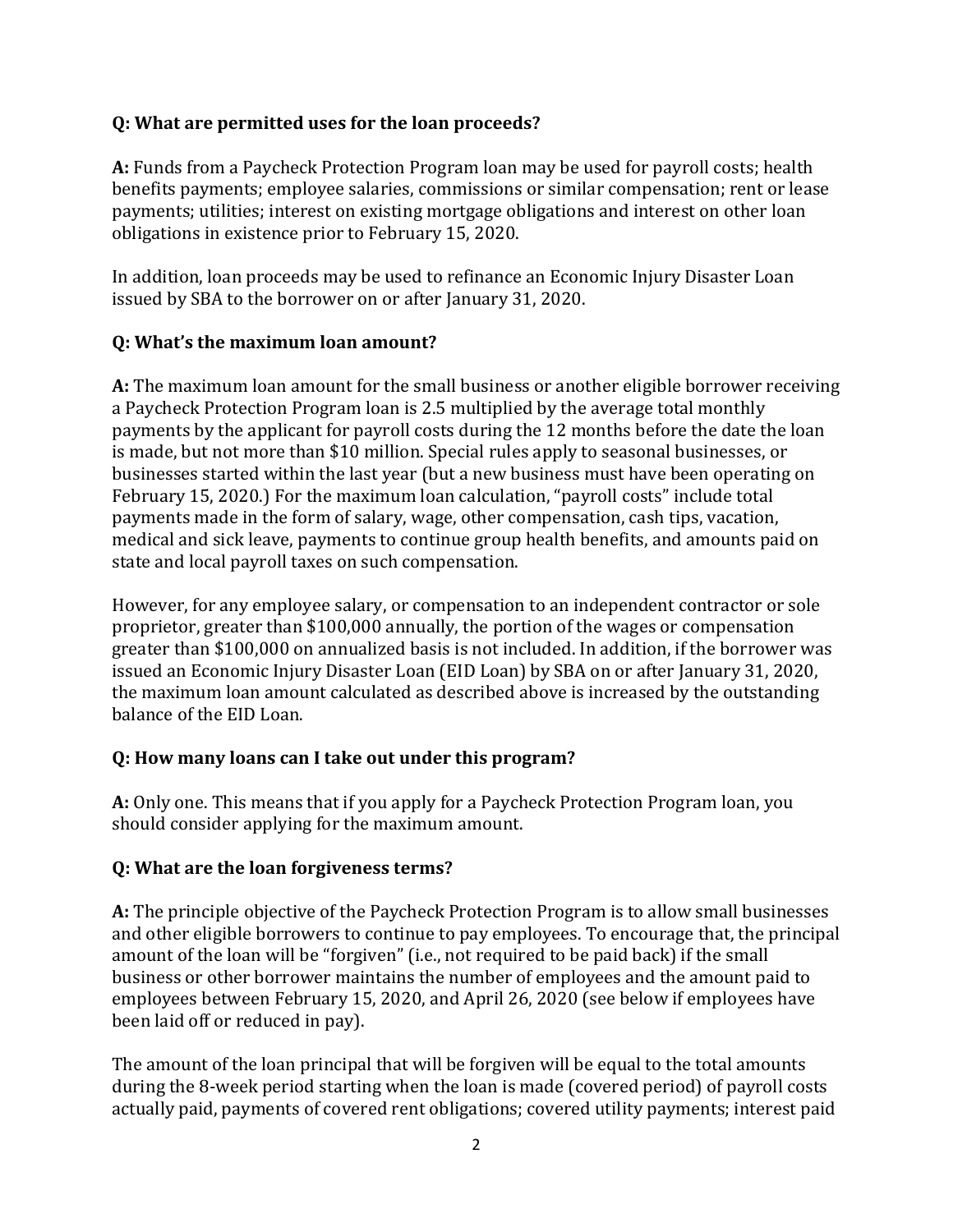on covered mortgage obligations; and interest paid on any other debt obligations incurred prior to February 15, 2020, up to the total amount of loan principal.

In addition, at least 75% of the forgiven loan amount must be used for payroll costs and not more than 25% may be used for other allowed expenses, such as rent, utilities and interest. The borrower must document the use of the proceeds for payroll costs for loan forgiveness. The portion of any loan not forgiven will have a two-year term and 1% interest rate. Forgiven loan amounts will not be included as gross income for the business.

# **Q: What if the business laid off employees or reduced employee wages?**

**A:** If the borrower reduced the number of full-time employees between February 15, 2020, and April 26, 2020 and has not rehired the employees on or before June 30, 2020, then the amount of the loan forgiven will be reduced by taking the sum of the above items and multiplying it by the average number of full-time equivalents (FTEs) per month  $$ calculated by the average number of FTEs for each pay period falling within a month during the covered period divided by either: (a) average FTEs/month during Feb 2019 to June 2019; or (b) the average FTEs/month during Jan. 1, 2020 to Feb. 29, 2020.

If the borrower reduced the wages of one or more employees February 15, 2020, and April 26, 2020 and has not restored the wages on or before June 30, 2020, then the amount of the loan forgiven will be reduced by the amount of any reduction in total salary or wages of any employee during the covered period that is in excess of 25% of the employee's salary or wages during the employee's most recent full quarter of employment before the covered period.

To encourage businesses to rehire workers who were laid off during the COVID-19 outbreak, businesses can increase the amount of loan forgiven if they rehire previously laid-off employees or make up for wage reductions by June 30, 2020.

### **Q: What is the loan interest rate and other loan terms?**

**A:** Other important terms of the loan include:

- Any loan amounts not forgiven at the end of one year is carried forward as an ongoing loan with an interest rate of 1% and a two-year loan maturity from the date the borrower applies for the loan.
- Interest and principal payments are deferred for six months, but interest will continue to accrue during the deferral period.
- No personal guaranties or collateral will be required, and loans are made on a nonrecourse basis. This means the lender cannot seek collection from any individual shareholder, member or partner of the business unless the borrower uses the loan proceeds for something other than an authorized use.
- SBA's standard "no credit elsewhere" test is waived.
- No prepayment penalty fees.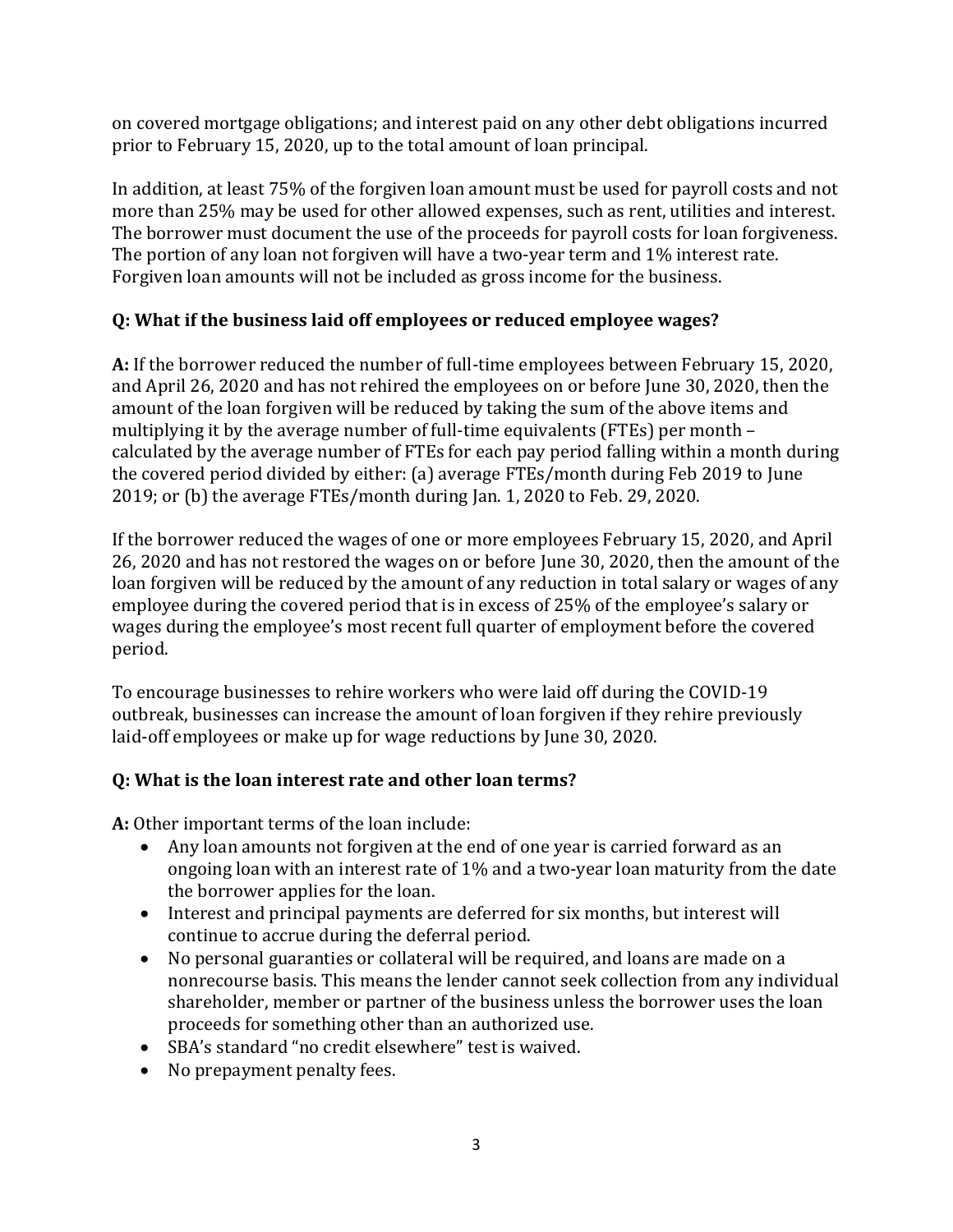### **Q: Does the business have to show it was damaged by COVID-19?**

**A:** To be eligible, the borrower must make a good faith certification that the loan is necessary due to the uncertainty of current economic conditions caused by COVID-19; the borrower will use the funds to retain workers and maintain payroll, lease, and utility payments; and the business is not receiving duplicative funds for the same uses from another SBA program.

In addition, the SBA will allow lenders to rely on certifications of the borrower in order to determine eligibility of the borrower and use of loan proceeds and to rely on specified documents provided by the borrower to determine qualifying loan amount and eligibility for loan forgiveness.

#### **Q: What if the small business already has another SBA Loan?**

**A:** If an eligible borrower was issued an Economic Injury Disaster Loan (EID Loan) by SBA on or after January 31, 2020, the Paycheck Protection Program loan can be used to refinance the EID Loan.

(See below about payment deferments on other existing SBA loans.)

### **Q: Where to go/How to apply for a Paycheck Protection Program Loan?**

**A:** Many banks and lenders currently work with SBA guaranteed loans, and many more banks and lenders, as well as credit unions and Farm Credit System lenders will offer Paycheck Protection Loans, so a small business should first contact its current financial institution to determine if it currently participates in SBA programs or will participate in the Paycheck Protection Program.

### **Q: What if the business needs money quickly?**

**A:** Advances of up to \$10,000 are available from SBA as an Emergency Grant to eligible entities to be used for providing paid sick leave to employees, maintaining payroll, meeting increased costs to obtain materials, making rent or mortgage payments, and repaying obligations that cannot be met because of revenue loss due to COVID-19. SBA must distribute advances within three days of application to eligible entities that have applied for an EID Loan (and such advance is not required to be repaid if the applicant is subsequently denied for an EID Loan). The EID Loan can be refinanced as part of a Paycheck Protection Program loan.

### **Q: How long will this program last?**

**A:** Although the program is open until June 30, 2020, we encourage you to apply as quickly as you can because there is a funding cap and lenders need time to process your loan.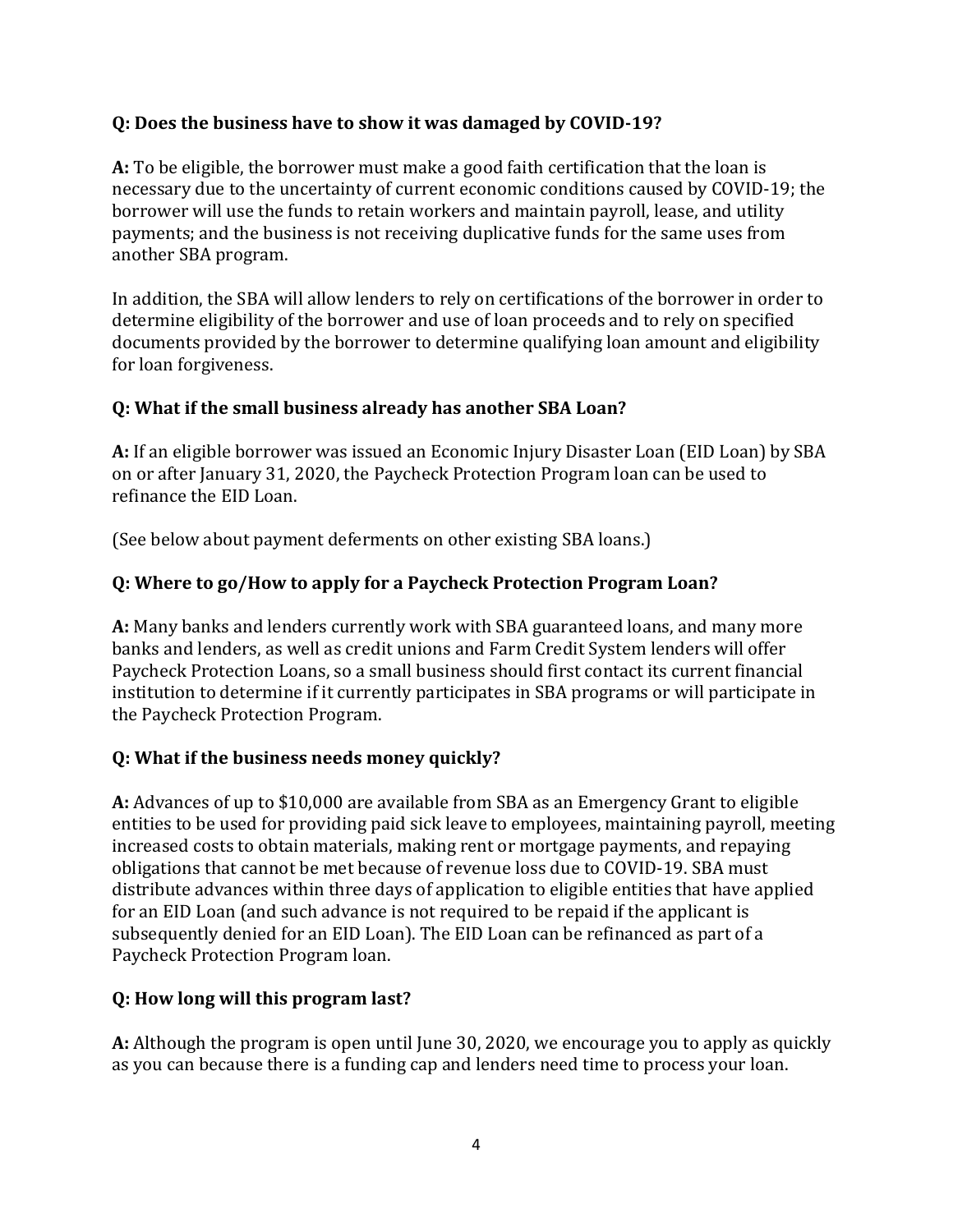Additional information and applications can be found at the U.S. Small Business Administration's Coronavirus Relief Options Paycheck Protection Program webpage and the U.S. Treasury Department's CARES Act webpage for Small Business Assistance.

### **Other changes to SBA Loan Programs made by CARES ACT Economic Injury Disaster Loans**

The CARES Act also made changes to the SBA Economic Injury Disaster (EID) Loan:

- In addition to small businesses previously eligible, from January 31, 2020, to December 31, 2020, the CARES Act expands entities eligible for EID Loans to include tribal businesses, cooperatives, and ESOPs with fewer than 500 employees; and any individual operating as a sole proprietor or an independent contractor; as well as small business concerns, private nonprofit organizations, and small agricultural cooperatives.
- Authorizes EID Loans made in response to COVID-19 to be given based on the applicant's credit score only, or a similar alternative method, and waives requirements for a personal guarantee on advances and loans up to \$200,000. Requirements that an applicant was in business for one year (if in operation on January 31, 2020) and that the borrower was unable to obtain credit elsewhere are also waived.
- Establishes an Emergency Grant to allow an eligible entity who has applied for an EID Loan due to COVID-19 to request an advance on that loan, of not more than \$10,000, which may be used for providing paid sick leave to employees, maintaining payroll, meeting increased costs to obtain materials, making rent or mortgage payments, and repaying obligations that cannot be met due to revenue losses. SBA must distribute the advance within three days of application, and the advance is not required to be repaid if the applicant is subsequently denied for an EID Loan.

SBA Express Bridge Loans The Express Bridge (EB) Loan Pilot Program allows small businesses who currently have a business relationship with an SBA Express Lender to access up to \$25,000 with less paperwork., as follows:

- EB Loans can be a term loan or a bridge loan while applying for a direct SBA Economic Injury Disaster (EID) Loan if a small business has an urgent need for cash while waiting for decision and disbursement of the EID Loan.
- EB Loans may be up to \$25,000.
- EB Loans will be repaid in full or in part by proceeds from the EID Loan Payment deferments on existing SBA Loans
- The CARES Act also authorizes SBA to pay principal, interest, and any associated fees owed for a six-month period on any existing loan guaranteed by SBA under Section 7(a) or the Small Business Investment Act (but not including a Paycheck Protection Program loan).

Deferments start on the next payment date or, for deferred existing loans, on the next payment after deferment ends, or on any such loan issued between March 27, 2020, and September 27, 2020, for a six-month period starting with the first payment date. (If an